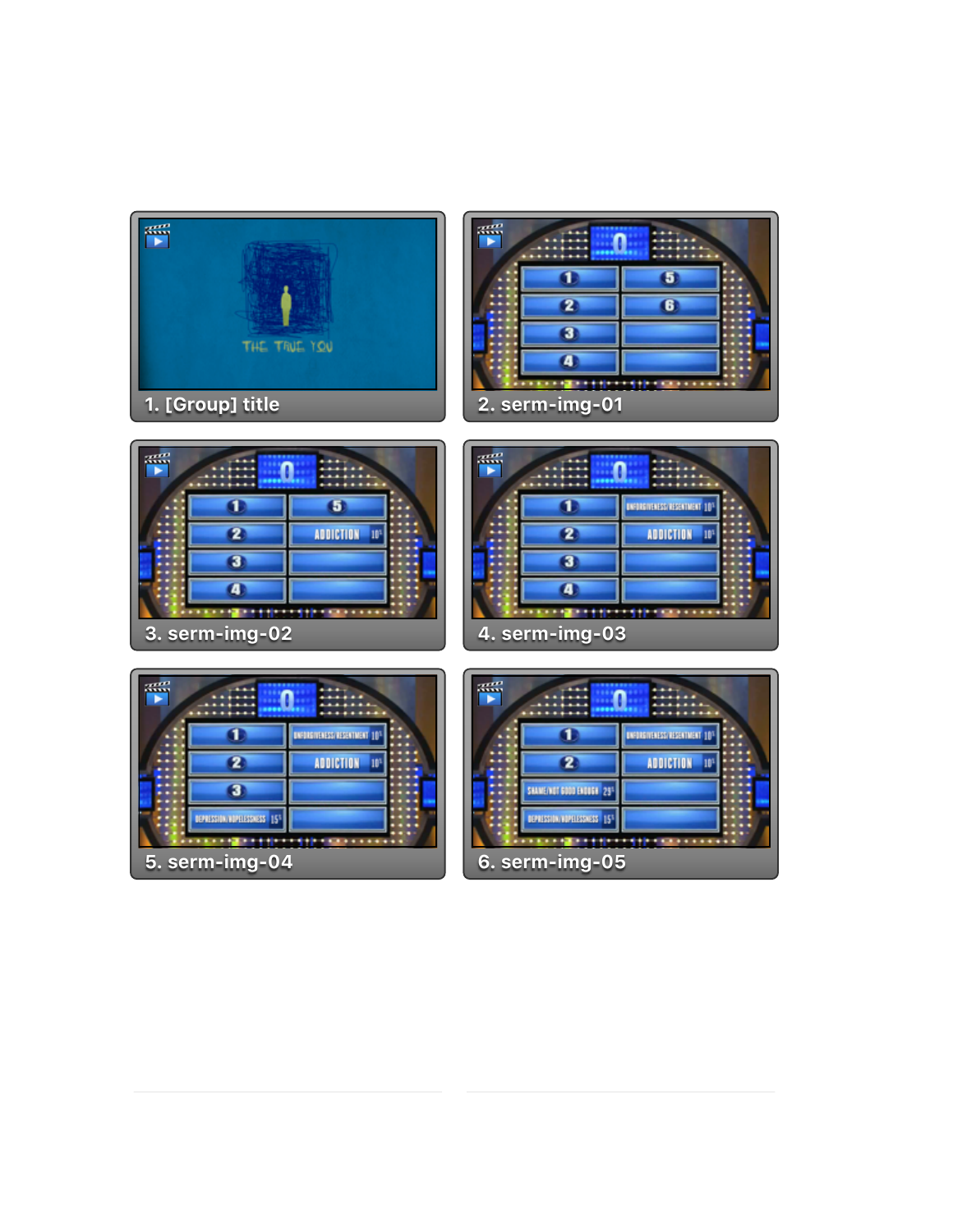### **13. title2**

(I Cor 6:19)

### • a holy and blameless child of God

(Eph 1:4; Rom 8:18)

**11. title2**

**PHILIPPIANS 4:8**

**9. title2**

**HEBREWS 11:1**

(I Cor 1:4; Eph 4:32; Rom. 8:1; Tim 1:9)

• filled with God's Spirit and a temple of God

- 
- 
- 
- 
- 

- 
- **IN CHRIST** • forgiven and freed from all condemnation

- 
- 

Faith is a reality-like vision (*hupostasis*) of what you hope for or anticipate (*elpiz*ō) that creates the feeling that it is so (*elegchos*) even though it isn't yet.

## • More than a conqueror who can do all things in Christ

# • Set free from "the law of sin and death"

# (Rom 8:37; Phil 4:13)

# (Rom. 8:2)

# **IN CHRIST**

# **12. title2**

Do not conform to the pattern of this world, but be transformed by the renewing of your mind. Then you

## will be able to test and approve what God's will is his good, pleasing and perfect will.

**14. title2**

**ROMANS 12:2**

## **10. title2**

 $\sqrt{2}$ 

### c) *elegchos* = conviction, feeling of confidence

- b) *elpiz*ō = hope/ anticipate
- a) *hupostasis* = substance/ make concrete, real

# not seen (Darby)

**HEBREWS 11:1** Now faith is the substantiating (*hupostasis*) of things hoped for (*elpiz*ō), the conviction (*elegchos*) of things



Finally, brothers and sisters, whatever is true, whatever is noble, whatever is right, whatever is pure, whatever is lovely, whatever is admirable—if anything is excellent or praiseworthy—think about such things.

|                        | INCOMPETENT PREACHING 84%          | <b>UNDERWORKSHOWNED</b> |  |
|------------------------|------------------------------------|-------------------------|--|
|                        | FEAR/CONTROL/ANDIETY 34            | <b>ADDICTION</b>        |  |
|                        | SHAME(NOT 6000 ENDER 129)          |                         |  |
|                        | <b>CEPRESSION RUPELESSINGS 151</b> |                         |  |
| 8. [Group] serm-img-07 |                                    |                         |  |